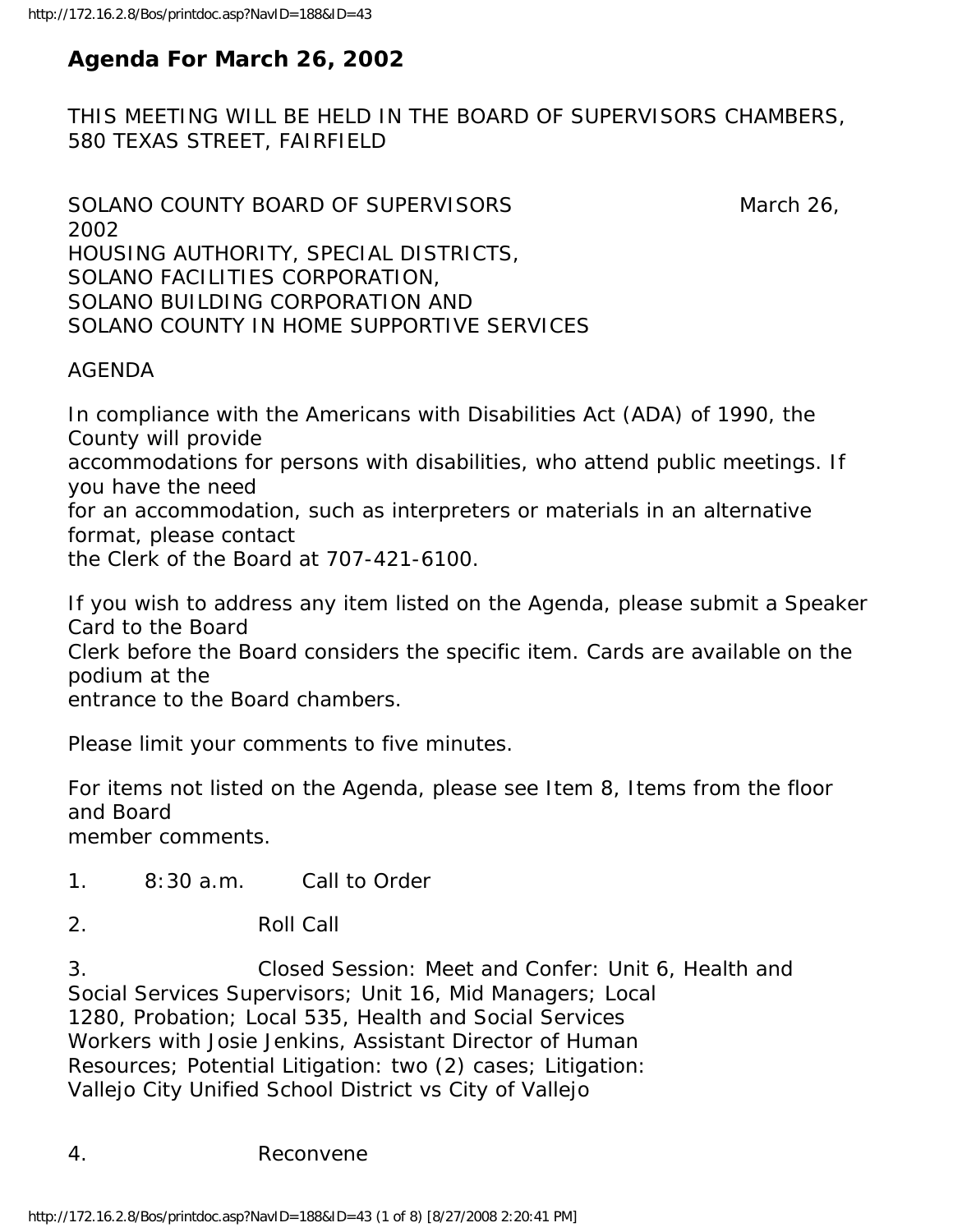- 5. Report of Action in Closed Session (if applicable):
- 6. Salute to the Flag and a Moment of Silence:
- 7. Presentations:

A) Board of Supervisors: Approval of a resolution for presentation to Linda Mahoney, Heather House, recognizing April, 2002 as Homeless Shelter Collaborative Month (Supervisor Kromm)

B) Agriculture:

Adoption of a resolution and presentation proclaiming April 1 through April 7, 2002 as Glassy-Winged Sharpshooter Awareness Week in Solano County

8. Items from the floor and Board member comments

This is your opportunity to address the Board on a matter not listed on the Agenda, but it must be within the subject matter jurisdiction of the Board. Please submit a Speaker Card before the first speaker is called and limit your comments to five minutes.

- 9. Additions to or Deletions from the Agenda
- 10. Approval of the Agenda
- 11. Approval of Consent Calendar

The Board considers all matters listed under the Consent Calendar to be routine and will adopt them in one motion. There will be no discussion on these items before the Board votes on the motion unless Board members, staff or the public request specific items be discussed and/or removed from the Consent Calendar. If you wish to address specific items on the Consent Calendar, please submit a Speaker Card before the Board takes action on the Consent Calendar and appropriately limit your comments to five minutes.

#### CONSENT CALENDAR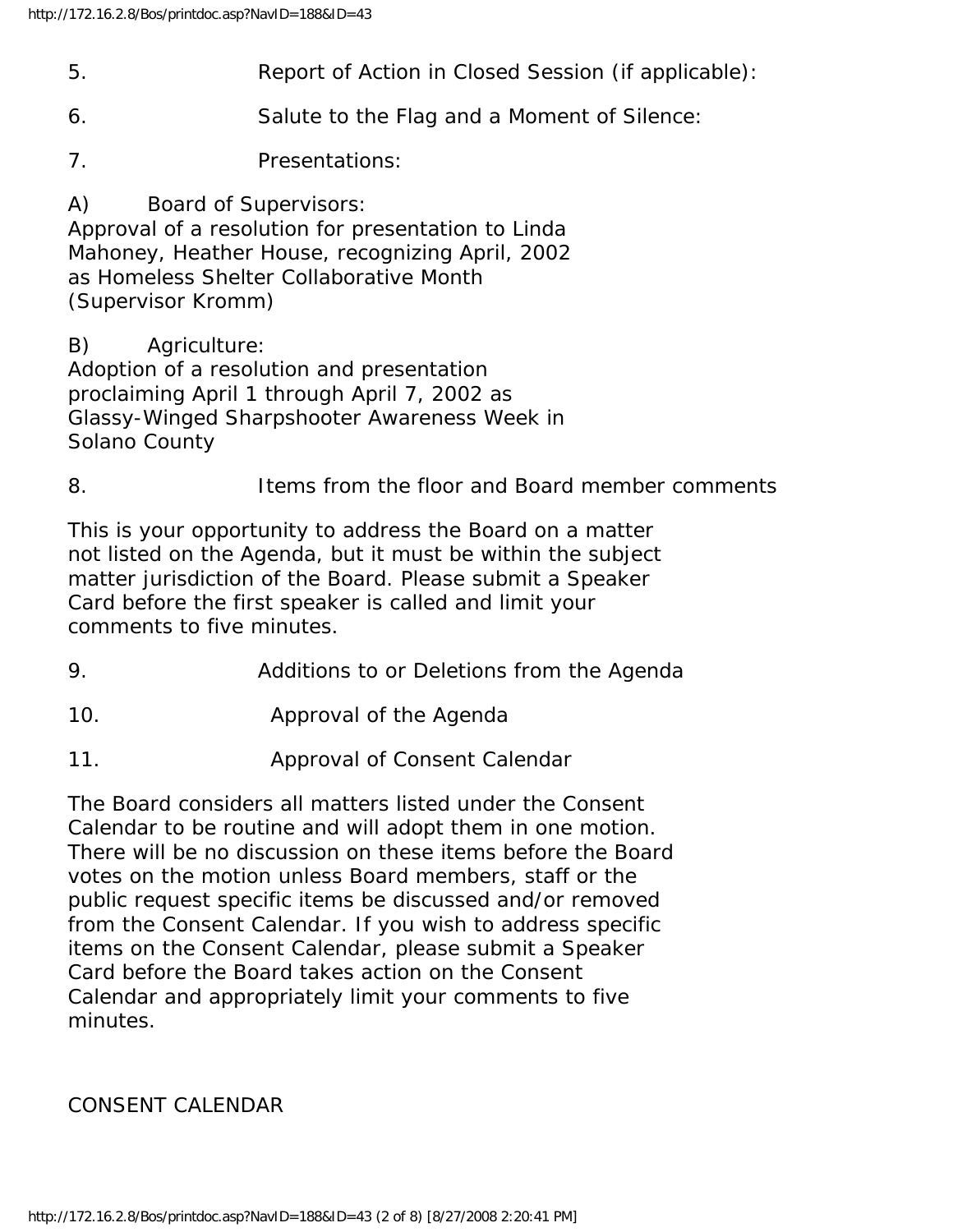#### GENERAL GOVERNMENT

12. Clerk of the Board of Supervisors:

Approval of Minutes: Board of Supervisors February 26, 2002 and March 5, 2002; Rural North Vacaville Water District February 26, 2002; In-Home Supportive Services Public Authority March 5, 2002

13. County Administrator:

Approval of an amendment to the agreement with Mattina Enterprises, L.L.C. regarding development of 1.56 acres of land at the northeast corner of Fairgrounds Drive and Sage Street,Vallejo, providing for a one year extension of the starting date for land lease payments in the amount of \$48,000 per year; authorize the County Administrator to sign the amendment to the lease agreement

14. General Services:

A) Approval of a contract with Hayashida Architects, Emeryville, to provide ADA compliance/transition planning services in an amount not to exceed \$66,000; authorize the County Administrator to execute the agreement; authorize the General Services Director to sign any resulting amendments (costs funded through Risk Management)

B) Approval of a five-year lease agreement with Meyer-Green Valley 111 for the Responsible Father''s Program at 301 Georgia Street, Vallejo at a cost of \$12,675 for the first full year

15. Registrar of Voters:

Receive and approve the Certification and Results of the Direct Primary Election, held on March 5, 2002; receive and approve the Certificate of Facts for the Democratic and Republican Central Committees

16. Treasurer/Tax Collector/County Clerk:

Approval of the Solano County Annual Investment Policy dated April 1, 2002; adoptio

n of a resoluti on delegat ing invest ment authori ty to the Treasu rer/Tax

Collect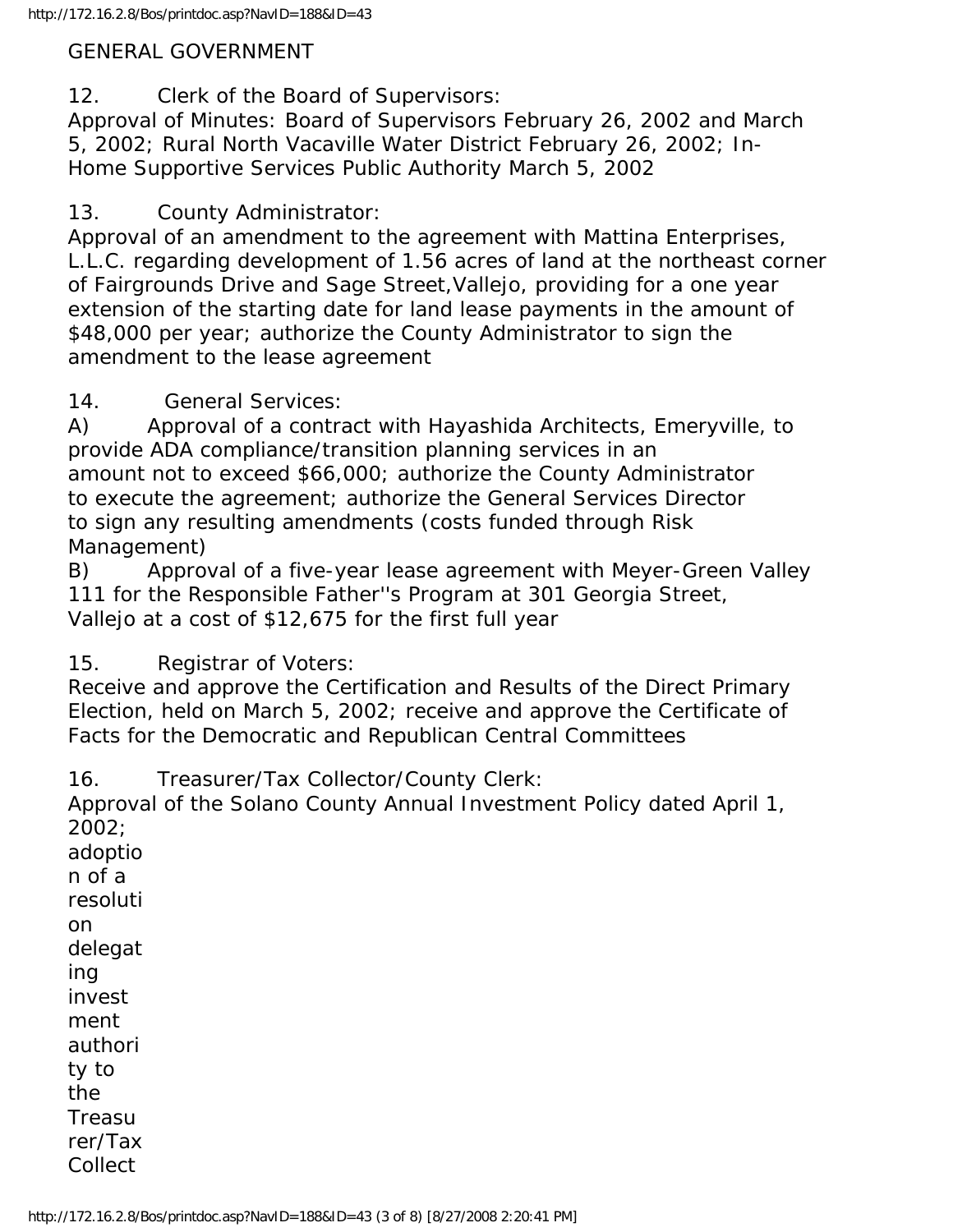or/Cou nty Clerk for a period of one year

### HEALTH AND SOCIAL SERVICES:

17. Health and Social Services:

Approval to submit six Public Health grant applications to the State for: Family Planning Information and Education Program, Healthy Eating and Childhood Overweight Prevention Project, Kids'' Plates Mini Grant Child Unintentional Injury Prevention Project, Solano Car Seat Connection Project Grant, Immunization Collaborative Partners Proposal, and Family Violence Prevention Strategic Planning Project; approval of a resolution authorizing submittal of the Family Planning Information and Education Program to the State; authorize the Chairman of the Board to sign any resulting agreements and amendments (funding arrangements detailed in the staff report)

#### CRIMINAL JUSTICE:

18. Fouts Springs Youth Facility:

Approval of an appropriation transfer from the Fouts Springs'' Contingencies fund in the amount of \$38,000 to cover cost of emergency kitchen drain replacement (4/5 vote required) (funding within departmental budget - no General Fund impact)

### LAND USE/TRANSPORTATION:

19. Environmental Management:

Second reading for adoption of an ordinance amending Solano County Code Chapter 25 to revise and add requirements and clarify language pertaining to land application of biosolids in the unincorporated areas of Solano County

#### OTHER:

20. Agriculture: Adoption of a resolution authorizing the Agricultural Commissioner/Sealer to execute Agreement #01-0569 with the State for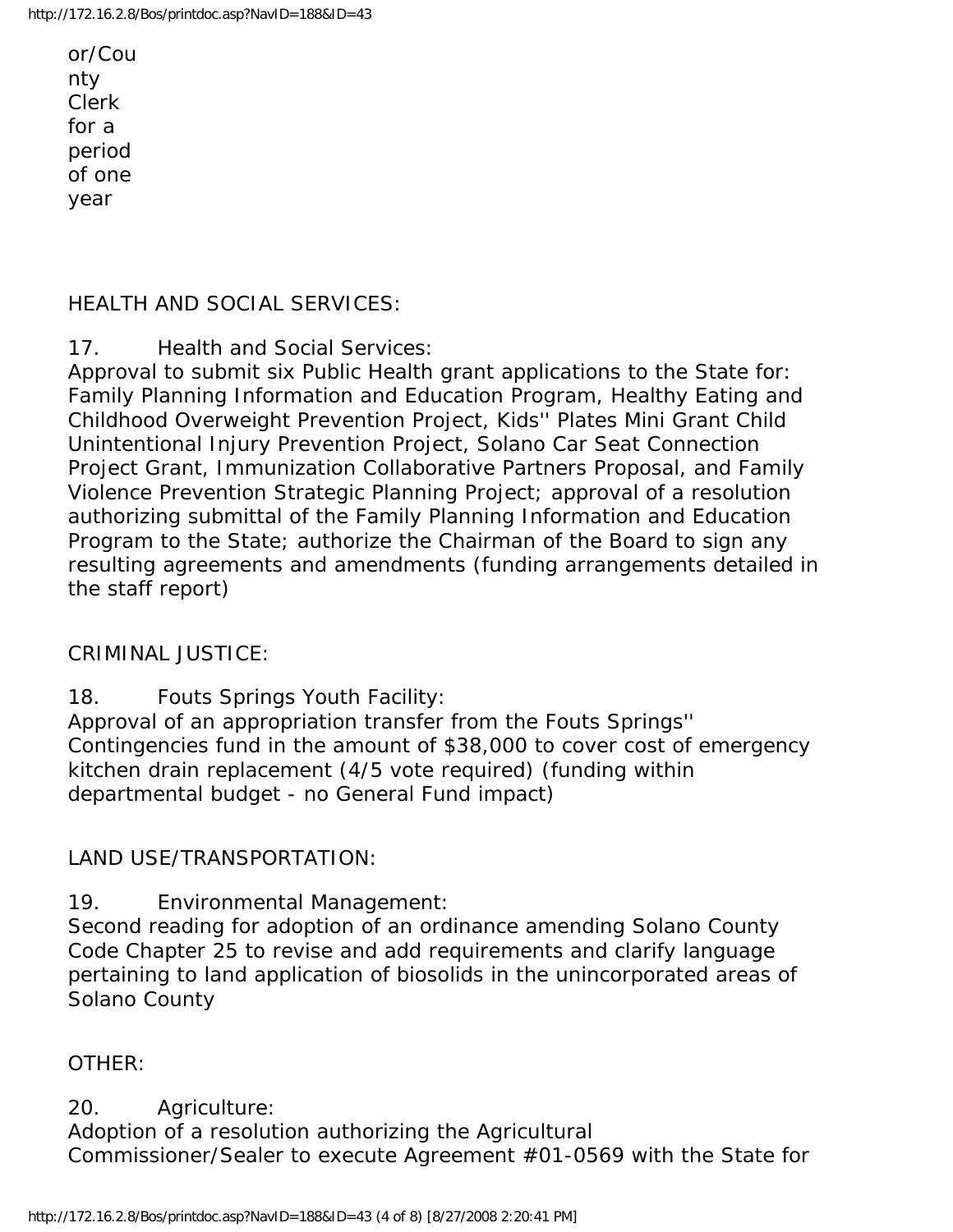the Weed Management Area Agreement in the amount of \$47,500 for the period January 1, 2002 through December 31, 2003; approval of an appropriation transfer in the amount of \$23,990 from Unanticipated Revenue (4/5 vote required)

SPECIAL DISTRICTS GOVERNED BY THE BOARD OF SUPERVISORS:

Solano County Housing Authority

21. Environmental Management:

Adoption of a resolution approving and authorizing submittal of Housing and Urban Development (HUD) budget for the Section 8 Housing Program for FY2002-03; review the Annual Plan for the Solano County Housing Authority

# SCHEDULED CALENDAR

22. Rescheduled Consent Items: (Items pulled from Consent Calendar above)

| A) | E) |
|----|----|
| B) | F) |
| C) | G) |
| D) | H) |

LAND USE/TRANSPORTATION

23. Environmental Management:

Receive the departmental response to public comments made at the March 5th and 12th Board of Supervisors Meetings regarding the County Code Enforcement Program

# GENERAL GOVERNMENT

24. County Administrator:

A) Discussion and possible action regarding change of date for commencement of FY2002-03 Budget Hearings

B) Consider request from the Cordelia Fire District and Suisun Fire District for financial assistance from the County to offset a reduction in their property tax revenues; consider County Administrator''s proposal to provide partial funding assistance to the Fire Districts for FY2002/03 upon their meeting of certain conditons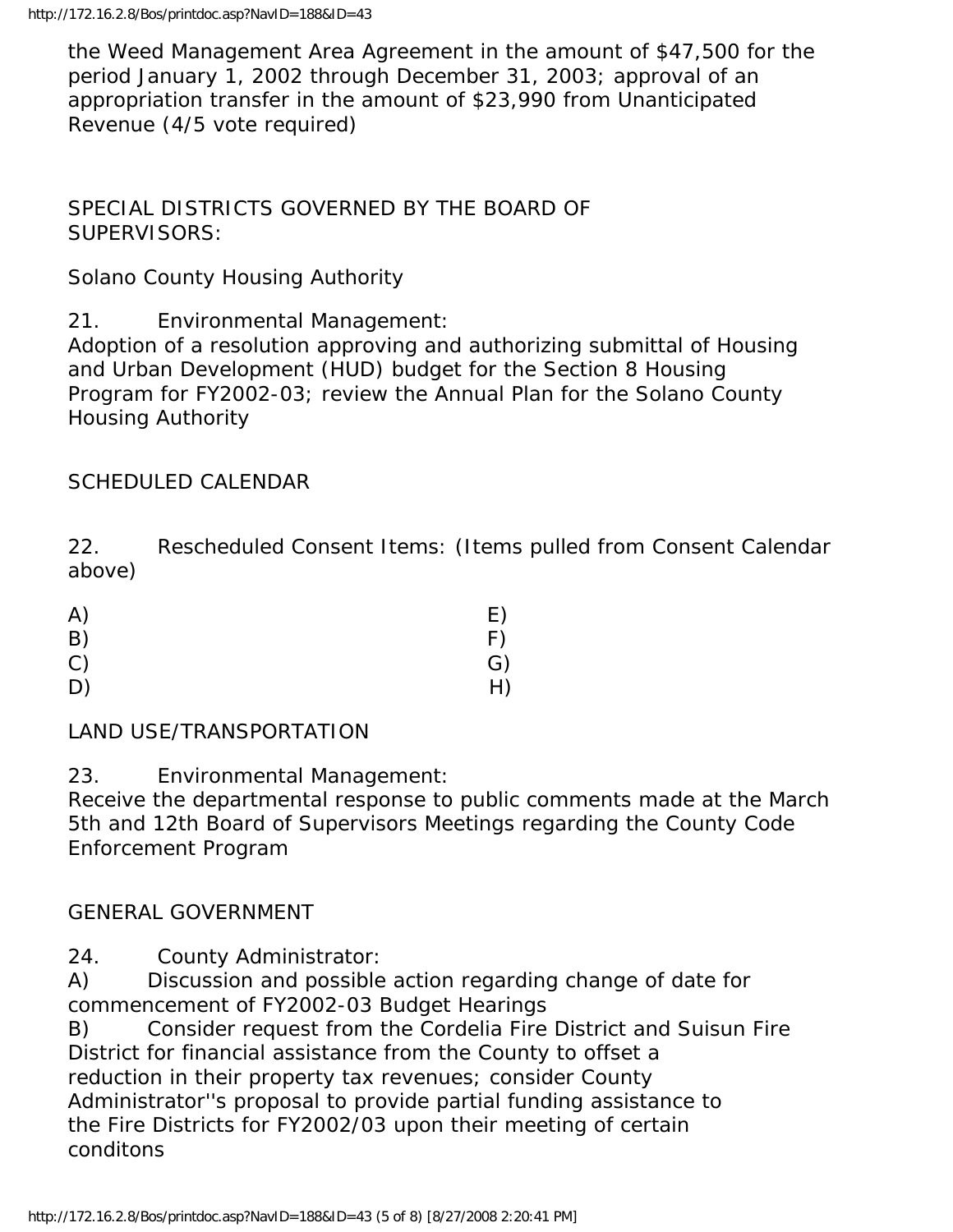### HEALTH AND SOCIAL SERVICES:

25. Health and Social Services:

Consider acceptance of the Local Mental Health Board Annual Report for the year 2001

CRIMINAL JUSTICE: None

LAND USE/TRANSPORTATION

26. Transportation:

Conduct a noticed/published hearing to consider adoption of two Resolutions of Necessity (Willis E. Sayne 1996 Trust and Hatch Investments and Coderre Trust) to condemn properties on Flannery Road (Rio Vista) for the replacement of the Flannery Road Bridge at the Big Ditch - (4/5 vote required)

OTHER: None

MISCELLANEOUS ITEMS

27. Appointments/Resignations to Boards and Commissions:

Board of Supervisors:

A) Reappointment of E. Dexter Mayhood, III to the Montezuma Fire Protection District

B) Appointment of John L. Potter to the Solano County Aviation Advisory Committee/Solano County Airport Land Use Commission

C) Reappointment of Viola Robertson to the Solano County Equal Employment Opportunity Committee

28. Adjourn

MEETING CALENDAR (DATES AND TIMES SUBJECT TO CHANGE)

3/26 5:30 p.m. Vallejo Sanitation and Flood Control, 555 Santa Clara St., Vallejo 3/28 2:00 p.m. Solano County Child Care Planning Council, Childrens Network, 2320 Courage Dr., Ste. 107, Fairfield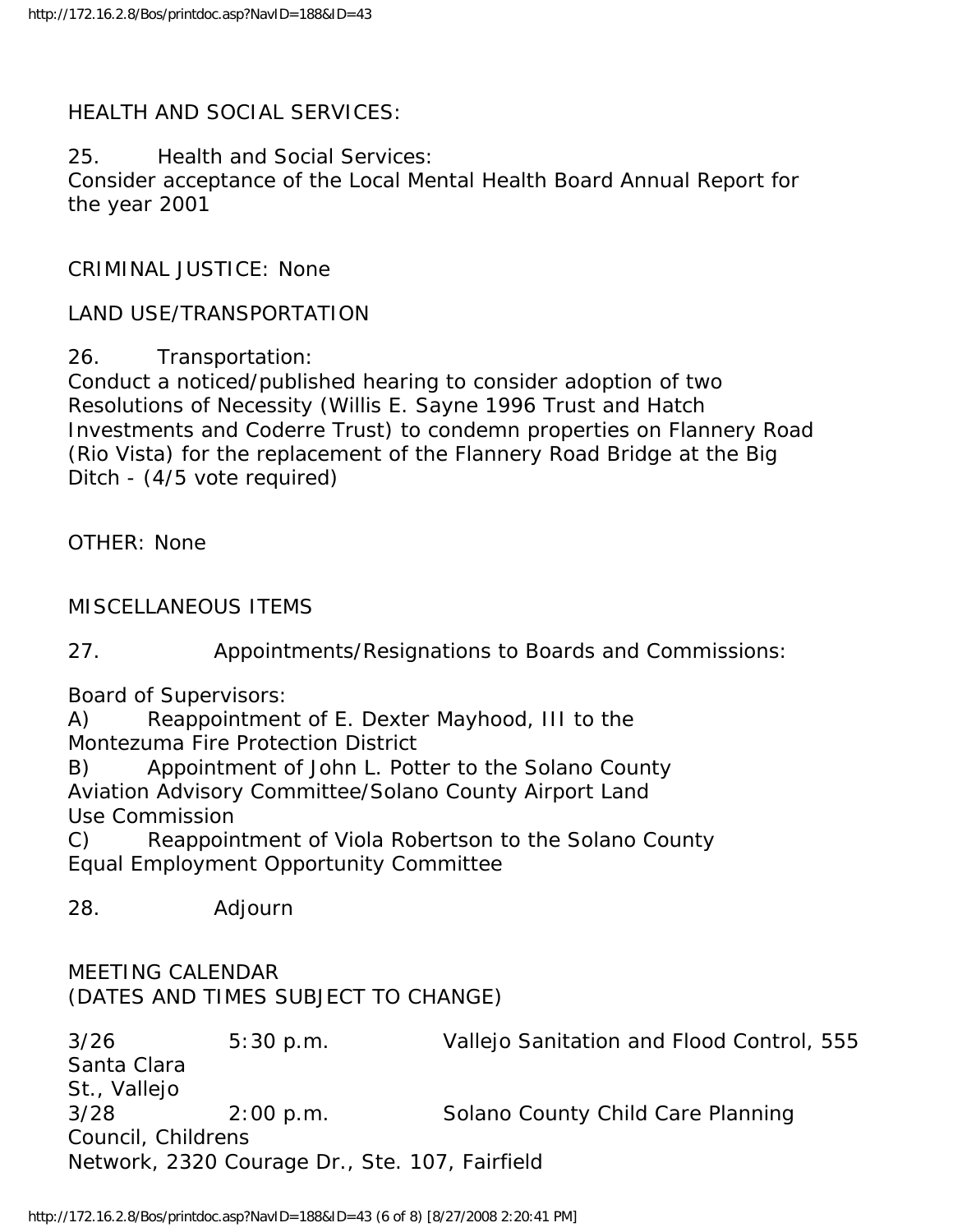4/2 9:00 a.m. Board of Supervisors, 580 Texas St., FF 4/2 6:30 p.m. SIDS Advisory Committee, 300 Hospital Dr., Basement Classrooms, Vallejo 4/3 9:30 a.m. BAAQMD 939 Ellis St., San Francisco 4/3 Noon Children''s Network, Solano County Health and Social Services, 2101 Courage Dr., FF 4/3 1:30 p.m. ABAG Regional Planning Comm. 4/4 10:00 a.m. Solano County Zoning Administrator, Environmental Management, 601 Texas St., FF 4/4 1:00 p.m. BCDC, S.F. Downtown Center, 425 Market St., San Francisco 4/4 7:00 p.m. Solano County Planning Commission, Board of Supervisors Chambers, 580 Texas St., FF 4/9 9:00 a.m. Board of Supervisors, 580 Texas St., FF 4/9 12:00 p.m. Solano Partnership Against Violence, 1735 Enterprise Dr., Bldg 3, Rm 1, FF 4/9 4:00 p.m. Maternal, Child, and Adolescent Health Advisory Board, 1735 Enterprise Dr., Bldg.2, Conf. Rm. 1, FF 4/10 6:00 p.m. Solano Transportation Authority, 333 Sunset Ave, Suite 230, Suisun 4/10 9:00 a.m. Yolo-Solano Air Quality Management District, 1947 Galileo Court, Suite 103, Davis 4/10 6:15 p.m. Solano County Fair Board of Directors, Administration Building, Solano County Fairgrounds, Vallejo 4/10 6:00 p.m. Alcohol and Drug Advisory Board, 1735 Enterprise Dr., Bldg. 3, Conf. Rm. 1, FF 4/11 1:30 p.m. Emergency Medical Care Committee, 1735 **Enterprise** Dr., Bldg. 3, Conf. Rm 1, FF 4/11 6:30 p.m. Solano County Aviation Advisory Commission/Airport Land Use Commission, Nut Tree Airport, Vacaville 4/11 7:00 p.m. Solano County Water Agency, 508 Elmira Rd., Vacaville 4/12 9:00 a.m. Local Task Force for Integrated Waste Management,